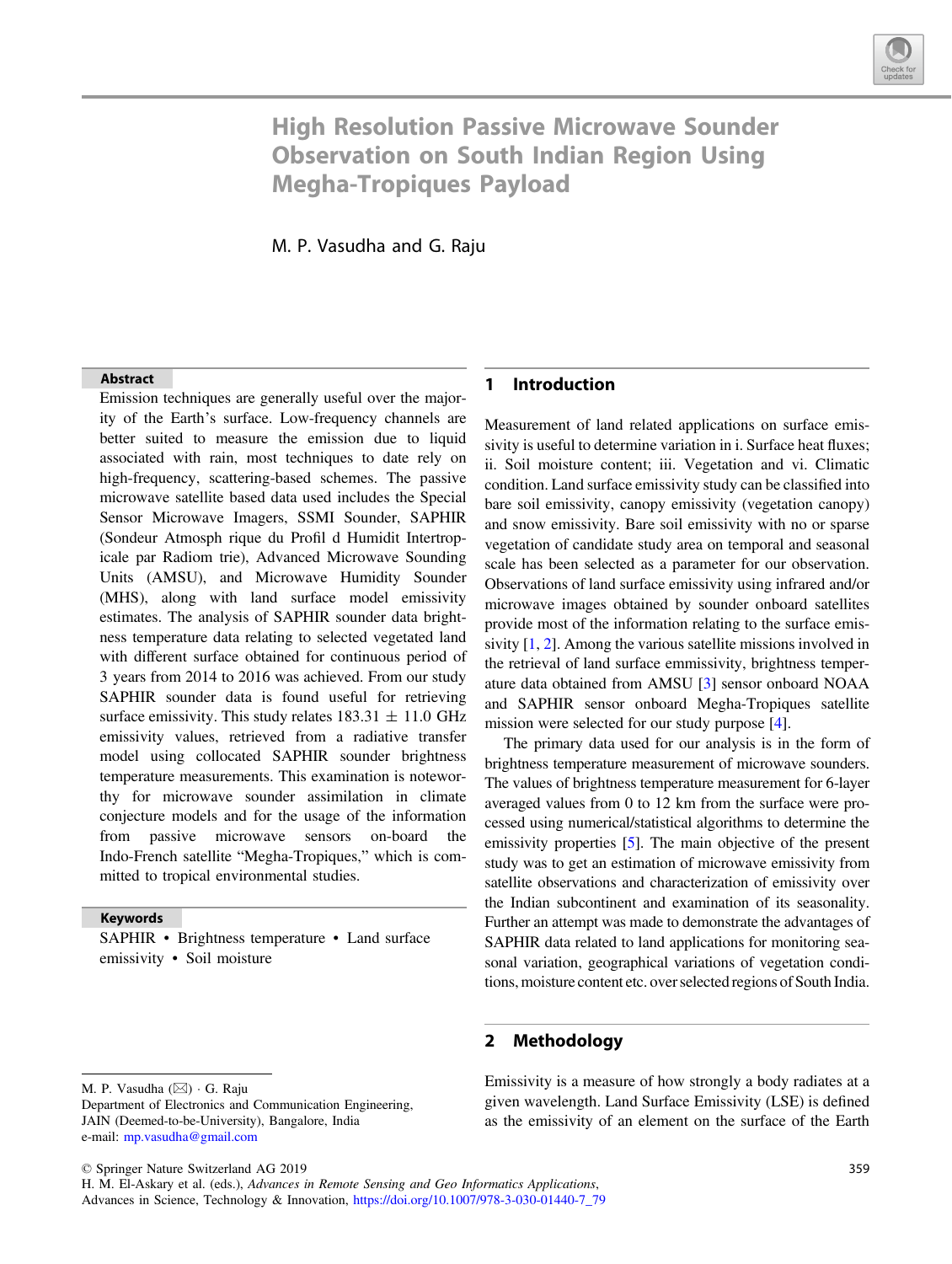and includes the emissivity of the surface and land surface temperature (LST). SAPHIR TB (Brightness Temperature) data were obtained from microwave sounder for all 6 channels with a 10 km resolution at nadir and 22.9 km at edge spatial resolution. Using SAPHIR microwave TB, the estimation of land surface emissivity by any of the three popular methods which are (i) Direct observation method, (ii) Physical retrieval and (iii) Dense media radiative transfer [\[6](#page-2-0)] would be as follows:

(i) Direct Observation Method: estimation of LSE by using SAPHIR satellite TB observation over the vegetated land and dense forest as input parameters. The microwave radiative transfer formulation under clear cloud sky for satellite observed brightness temperature  $T_B(p, f)$  is

$$
T_B(p,f)=\epsilon(p,f)T_{skin}\Gamma+(1-\epsilon(p,f))T_{\downarrow}(f)\Gamma+T_{\uparrow}(f)\ (1)
$$

where  $\varepsilon(p, f)$  is the surface emissivity at a frequency f for the polarization p,

 $\Gamma = e^{-\tau(0,h) \sec(\theta)}$  where h is the height of the satellite and  $\theta$  = incident angle. Thus, Land emissivity is expressed as

$$
\varepsilon(\mathbf{p}, \mathbf{f}) = \frac{\mathbf{T}_{\mathbf{B}}(\mathbf{p}, \mathbf{f}) - \mathbf{T}_{\uparrow}(\mathbf{f}) - \mathbf{T}_{\downarrow}(\mathbf{f})\Gamma}{(\mathbf{T}_{\text{skin}} - \mathbf{T}_{\downarrow}(\mathbf{f}))\Gamma} \tag{2}
$$

and estimated by



$$
\epsilon(p, f) = \frac{T_B(p, f)}{T_{skin}} \tag{3}
$$

where  $T_{skin}$ —Skin temperature,  $T_B$  (p,f)—satellite observed brightness temperature,  $\Gamma$  is net atmospheric transmissivity.  $T_{\uparrow}$ (f)—Upwelling brightness temperatures,  $T_{\downarrow}$ (f)—downwelling brightness temperatures. Land surface emissivity  $(\varepsilon)$ is processed through Eq. (3). Climatic profiles of temperature, humidity, and water vapor are taken from the Japan Meteorological Agency Reanalysis (JRA).

- (ii) Physical retrieval method: based on the principle of satellite observations with physical consistency among the received parameters.
- (iii) Dense media radiative transfer theory with surface parameter (soil type) as input parameters.

#### 3 Observation and Analysis

The variation of climatological seasonal changes in terms of brightness temperature variation is shown in Fig. 1 is shown to be in accordance with the gradation represented in accompanying color barcode i.e., min 220 K and max 280 K. In Fig. 1 column right to left shows the observations form SAPHIR during the year 2014, 2015, 2016. First row shows observations for the winter season on 14th Jan 2014 to 2016, second row depicts observations during the summer season 14-04-2014 to 14-04-2016, third row displays